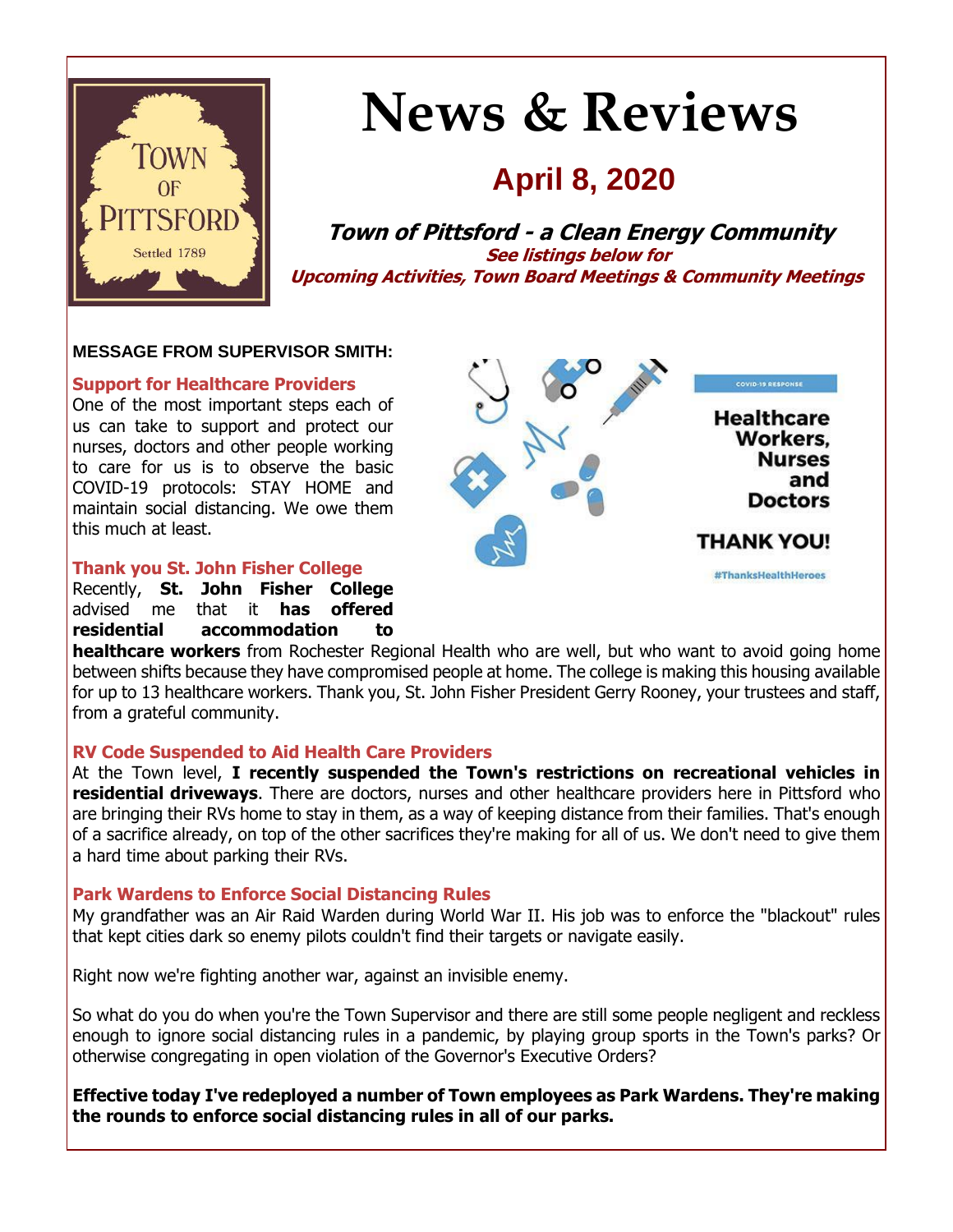These include employees whom we continue to pay even though they're at home and Parks Department staff. The Park Wardens will comply with all COVID-19 social distancing protocols in disbursing groups. **If a group won't disburse the Wardens will call the Sheriff.**

By enforcing social distancing we protect not just the scofflaws, but all of the people they may infect.

Wash your hands.

Stay home.

Stay well.

#### **Bill Smith, Town Supervisor**

#### **ALL NON-ESSENTIAL CONSTRUCTION TEMPORARILY HALTED BY STATE ORDER**

In observance of COVID-19 precautions ordered by New York State, all non-essential construction in Pittsford, other than emergency construction, is temporarily halted. Emergency construction includes a project necessary to protect the health and safety of a building's occupants, or construction needed to continue a project if leaving the project unfinished would be unsafe.

Essential construction may continue and includes roads, bridges, transit facilities, utilities, hospitals or health care facilities, affordable housing and homeless shelters. Every essential and emergency non-essential construction site will observe social distancing procedures, including for purposes of elevator use, meals, entry and exit. Sites that cannot maintain distance and safety best practices must close. The State, in cooperation with local government, will enforce these regulations. Fines of up to \$10,000 per violation will be imposed. Construction work does not include a single worker, who is the sole employee/worker on a job site.

For more information contact Town of Pittsford Building Inspector Mark Lenzi at [mlenzi@townofpittsford.org](mailto:mlenzi@townofpittsford.org?subject=COVID-19%20Construction%20Information) or call the Town Building Department @ 585-248-6265.

#### **TOWN COURT REMAINS CLOSED, ESSENTIAL MATTERS TO BE HANDLED IN COUNTY COURT**

A reminder - by order of the Chief Administrative Judge of the State of New York, Pittsford Town Court is closed until further notice. Essential court matters will be handled at the Monroe County Courthouse, Hall of Justice, 99 Exchange Blvd #545, Rochester, NY 14614, which is the designated central location for Monroe County. For more information, see [http://ww2.nycourts.gov/courts/7jd/index.shtml o](http://r20.rs6.net/tn.jsp?t=8h8mliabb.0.0.iffsuglab.0&id=preview&r=3&p=http%3A%2F%2Fww2.nycourts.gov%2Fcourts%2F7jd%2Findex.shtml)r call (585) 371-3848.

#### **ELDERBERRY EXPRESS SEEKS VOLUNTEER COORDINATOR Cover letter and resume due April 24**

Elderberry Express, a non-profit transportation service for seniors in Pittsford, has a job opening for a Volunteer Coordinator. This is a paid part-time position Monday-Friday, 8:30am-12:00pm, and with ability to take calls until 4:00pm and attend monthly afternoon meetings. Hours vary as needed, but average between 15-20 hours per week. The Elderberry Express office is located within the Senior Center of the Spiegel Pittsford Community Center at 35 Lincoln Avenue.

The Volunteer Coordinator is responsible for scheduling volunteer drivers to provide clients with transportation to appointments. This individual will handle administrative tasks, work closely with volunteers and clients, and handle donations. The volunteer coordinator will also work with Lifespan in attending training and monthly meetings. He or she will also report updates and data at quarterly Board of Directors meetings. Click the link to see the complete [Volunteer Coordinator job description.](http://r20.rs6.net/tn.jsp?t=8h8mliabb.0.0.iffsuglab.0&id=preview&r=3&p=http%3A%2F%2Fwww.townofpittsford.org%2Ffiles%2Fimages%2FElderberry-Express-Vol-Coord-job-posting-040720.pdf)

**Apply for the position of Elderberry Express Volunteer Coordinator by sending a cover letter and resume to the attention of Elissa Landers at [ElderberryExpressPittsford@gmail.com](mailto:ElderberryExpressPittsford@gmail.com?subject=Volunteer%20Coordinator%20position) no later than April 24.** Any questions about the position may be directed to this email as well. Zoom interviews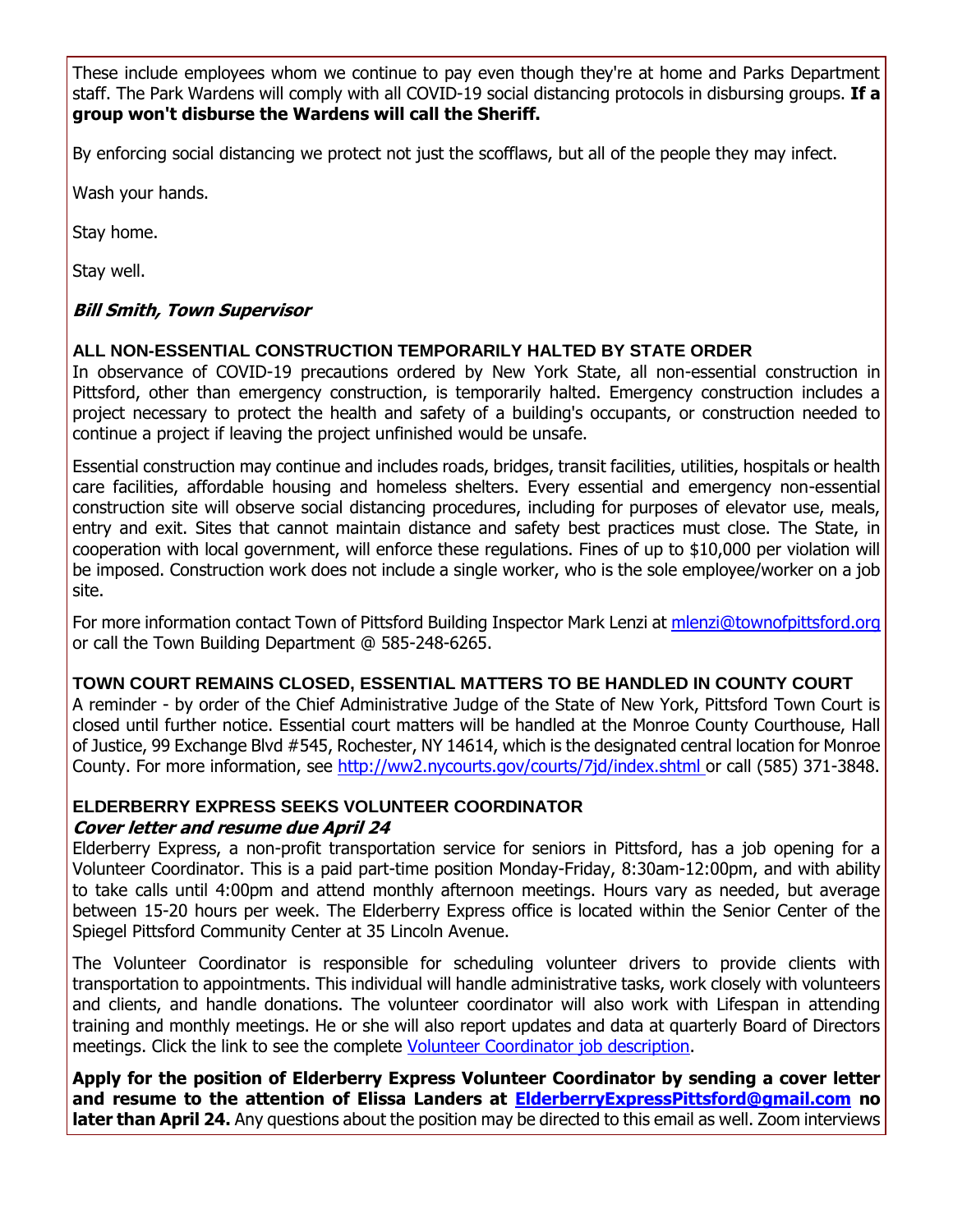will be held the last week of April, and the starting employment date will be May 4. Due to the current circumstances of COVID-19, dates are subject to change.

Elderberry Express has been helping seniors in Pittsford retain their independence since 1987 by serving with care and commitment those who can get out and about but can no longer drive. Find out more about their services at www.townofpittsford.org/elderberry express 2012. If you are interested in serving the senior community of Pittsford, this may be the job for you!

#### **PET PLANNING FOR COVID-19**

Take time now to make plans and prepare your pets in case you need help caring for them due to COVID-19.

If you are sick with COVID-19 (either suspected or confirmed), the CDC recommends that you restrict contact with pets and other animals, just like you would around other people. That means avoiding contact with your pet (petting, snuggling, etc.) and washing pet bedding, leashes, collars, dishes and toys the same way you would clean other surfaces in your home. If possible, have another member of your household care for your animals while you are sick.

The New York State Veterinary Medical Society offers tips for making a plan for pet care during a human health emergency, including information specific to COVID-19 coronavirus issues. Click this link for their [COVID-19 Pet Planning information sheet.](http://r20.rs6.net/tn.jsp?t=8h8mliabb.0.0.iffsuglab.0&id=preview&r=3&p=http%3A%2F%2Fwww.townofpittsford.org%2Ffiles%2Fpublications%2Fpet-planning-for-COVID-19-NYSVMS-040720.pdf)

For a downloadable guide you can complete to help with emergency planning for pets, see the NYC Emergency Management's Pets page at [https://www1.nyc.gov/site/em/ready/pets.page.](http://r20.rs6.net/tn.jsp?t=8h8mliabb.0.0.iffsuglab.0&id=preview&r=3&p=https%3A%2F%2Fwww1.nyc.gov%2Fsite%2Fem%2Fready%2Fpets.page)

#### **2020 CENSUS IS UNDERWAY - RESPOND ONLINE, BY MAIL OR BY PHONE**

The 2020 Census is underway. Residents are encouraged to respond by completing a questionnaire as soon as possible. The [www.2020census.gov](http://r20.rs6.net/tn.jsp?t=8h8mliabb.0.0.iffsuglab.0&id=preview&r=3&p=http%3A%2F%2Fwww.2020census.gov) website includes instructions about how to respond to the 2020 Census online, by mail and by phone. To learn more, visit [www.2020census.gov](http://r20.rs6.net/tn.jsp?t=8h8mliabb.0.0.iffsuglab.0&id=preview&r=3&p=http%3A%2F%2Fwww.2020census.gov) or use the links below.

- [Ways to Respond](http://r20.rs6.net/tn.jsp?t=8h8mliabb.0.0.iffsuglab.0&id=preview&r=3&p=https%3A%2F%2F2020census.gov%2Fen%2Fways-to-respond.html)
- [Guide for Completing Online](http://r20.rs6.net/tn.jsp?t=8h8mliabb.0.0.iffsuglab.0&id=preview&r=3&p=https%3A%2F%2F2020census.gov%2Fen%2Fways-to-respond%2Fresponding-online.html)
- [Guide for Completing over Phone](http://r20.rs6.net/tn.jsp?t=8h8mliabb.0.0.iffsuglab.0&id=preview&r=3&p=https%3A%2F%2F2020census.gov%2Fen%2Fways-to-respond%2Fresponding-by-phone.html)
- [Guide for Completing through Mail](http://r20.rs6.net/tn.jsp?t=8h8mliabb.0.0.iffsuglab.0&id=preview&r=3&p=https%3A%2F%2F2020census.gov%2Fen%2Fways-to-respond%2Fresponding-by-mail.html)

As of April 6, Pittsford had just over a 65% response rate, as compared to a 40% response rate for New York State and a national response rate of just under 46%. Let's keep the momentum going - complete your Census 2020 today!

#### **REMINDERS**

#### **CDC ENCOURAGES DONATING BLOOD IF YOU ARE WELL, DONATION CENTERS NEAR PITTSFORD**

Donated blood is a lifesaving necessity in caring for healthcare and hospital patients. Blood centers are taking COVID-19 precautions to keep donors safe and are in URGENT need of donations. The Centers for Disease Control and the Red Cross are urging everyone who is healthy, feeling well, and eligible to give blood or platelets to book an appointment to donate as soon as possible. Click this link to find blood donation [centers near Pittsford.](http://r20.rs6.net/tn.jsp?t=8h8mliabb.0.0.iffsuglab.0&id=preview&r=3&p=https%3A%2F%2Fwww.redcrossblood.org%2Fgive.html%2Fdrive-results%3Fed%3D04%252F10%252F2020%26order%3DDATE%26range%3D10%26sd%3D03%252F27%252F2020%26zipSponsor%3D14534) For complete information regarding donation safety protocols and to book a donation time, visit [RedCrossBlood.org](http://r20.rs6.net/tn.jsp?t=8h8mliabb.0.0.iffsuglab.0&id=preview&r=3&p=http%3A%2F%2FRedCrossBlood.org), call 1-800-RED CROSS (1-800-733-2767), or use the Red Cross Blood Donor App.

Give blood, save lives!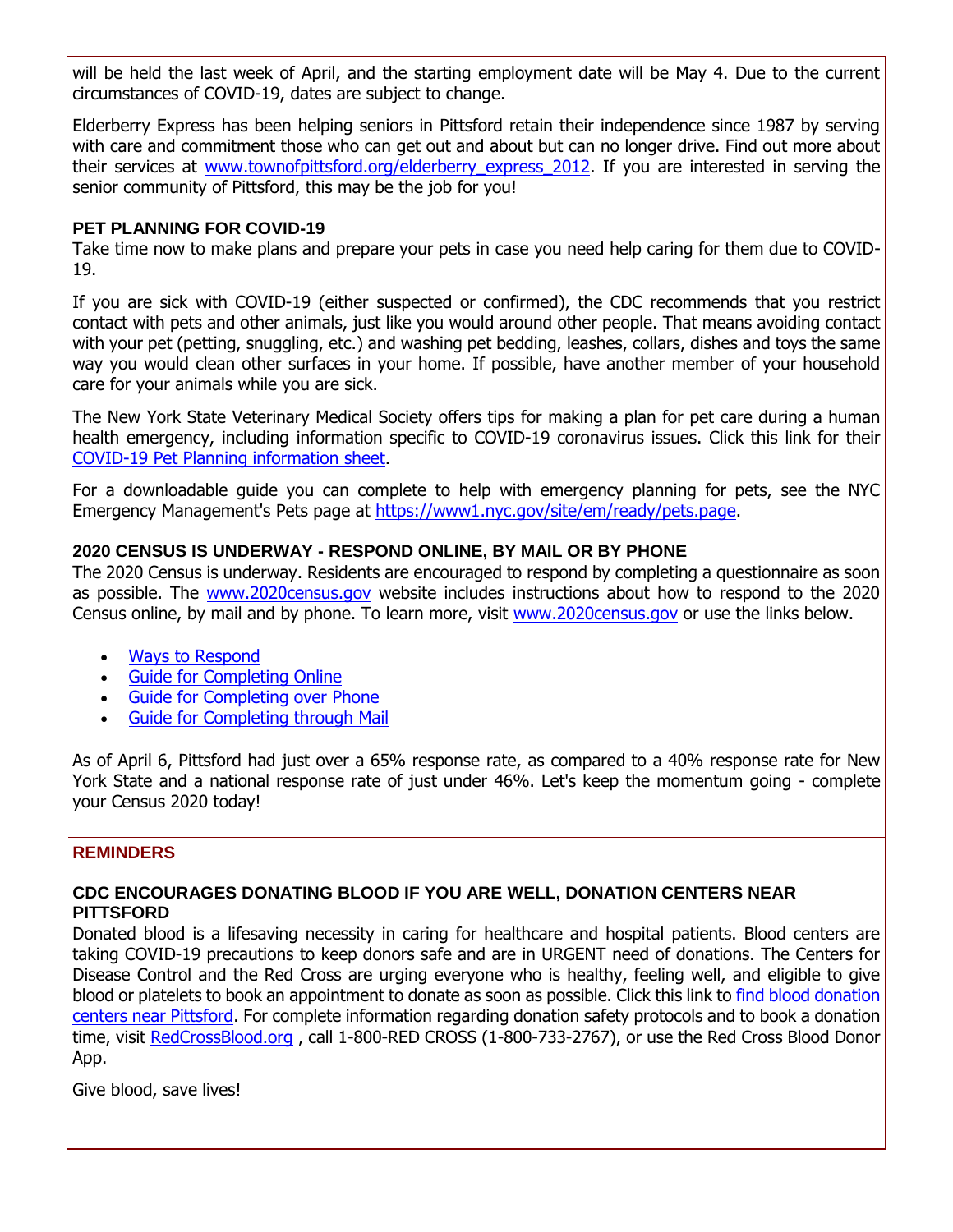#### **ASL INTERPRETER AT TOWN BOARD MEETINGS**

The Town of Pittsford provides an American Sign Language interpreter at every meeting of the Pittsford Town Board, to interpret for those who need this service.

#### **UPCOMING COMMUNITY ACTIVITIES IN PITTSFORD**

 [Rayson-Miller American Legion Post 899 100th Anniversary Celebration,](http://r20.rs6.net/tn.jsp?t=8h8mliabb.0.0.iffsuglab.0&id=preview&r=3&p=http%3A%2F%2Fwww.raysonmillerpost899.org%2F) Saturday, March 28 - has been POSTPONED TO LATER IN THE YEAR in response to the growing health concerns over the COVID-19 coronavirus and required social distancing practices; visit [www.raysonmillerpost899.org](http://r20.rs6.net/tn.jsp?t=8h8mliabb.0.0.iffsuglab.0&id=preview&r=3&p=http%3A%2F%2Fwww.raysonmillerpost899.org) for more info

#### **TOWN OF PITTSFORD BOARD MEETINGS**

- **Pittsford Community Library Board**, Wednesday, 4/8 MEETING CANCELED
- **Parks and Recreation Board**, Thursday, 4/9 MEETING CANCELED
- **Design Review & Historic Preservation Board**, Thursday, 4/9, MEETING CANCELED
- **Planning Board**, Monday, 4/13 MEETING CANCELED

#### **COMMUNITY MEETINGS CALENDAR**

- [Village Board of Trustees meeting and public hearing on proposed budget,](http://www.villageofpittsford.com/) Tuesday, 4/14, 6:00pm, virtual meeting through videoconferencing; more information and register to participate at [https://register.gotowebinar.com/register/7272015280965786125](http://r20.rs6.net/tn.jsp?t=8h8mliabb.0.0.iffsuglab.0&id=preview&r=3&p=https%3A%2F%2Fregister.gotowebinar.com%2Fregister%2F7272015280965786125)
- [American Legion Rayson-Miller Post 899](http://r20.rs6.net/tn.jsp?t=8h8mliabb.0.0.iffsuglab.0&id=preview&r=3&p=http%3A%2F%2Fwww.rayson-millerpost899.org%2F) TUESDAY MORNING BREAKFAST MEETINGS CANCELED UNTIL FURTHER NOTICE due to COVID-19 coronavirus social distancing requirements. Eligible veterans welcome to join the Post; for [membership information](http://r20.rs6.net/tn.jsp?t=8h8mliabb.0.0.iffsuglab.0&id=preview&r=3&p=http%3A%2F%2Fwww.rayson-millerpost899.org%2Fsite%2Fapplication.php) visit the [Rayson-Miller Post website](http://r20.rs6.net/tn.jsp?t=8h8mliabb.0.0.iffsuglab.0&id=preview&r=3&p=http%3A%2F%2Fevents.r20.constantcontact.com%2Fregister%2Fevent%3Fllr%3D4hobslrab%26oeidk%3Da07efravr2hcb992cf5)
- [Pittsford Rotary Club,](http://r20.rs6.net/tn.jsp?t=8h8mliabb.0.0.iffsuglab.0&id=preview&r=3&p=http%3A%2F%2Fwww.pittsfordrotaryclub.org%2F) WEEKLY IN-PERSON MEETINGS CANCELED UNTIL FURTHER NOTICE due to COVID-19 coronavirus social distancing requirements; check the Pittsford Rotary Facebook page for virtual meeting information.
- [Pittsford Art Group M](https://pittsfordartgroup.wordpress.com/)EETINGS CANCELED UNTIL FURTHER NOTICE due to COVID-19 coronavirus social distancing requirements. For further information, contact PAG president [Margie Mitchell](mailto:mhsmitchell@gmail.com?subject=Pittsford%20Art%20Group%20Meetings%20and%20Membership)

### **Town Facility Closures**

**Spiegel Pittsford Community Center** - building is closed and all programs canceled until further notice.

**Pittsford Community Library** - building is closed and all programs canceled until further notice, online resources available at [www.townofpittsford.org/home-library-resources.](http://r20.rs6.net/tn.jsp?t=8h8mliabb.0.0.iffsuglab.0&id=preview&r=3&p=http%3A%2F%2Fwww.townofpittsford.org%2Fhome-library-resources) For virtual children's programming check the Library's Facebook page [www.facebook.com/PittsfordLibrary/.](http://r20.rs6.net/tn.jsp?t=8h8mliabb.0.0.iffsuglab.0&id=preview&r=3&p=http%3A%2F%2Fwww.facebook.com%2FPittsfordLibrary%2F) The Book Drop return area is closed. All items checked out after February 3 will now have a due date of May 18 and can be returned then. For other updates visit the Library's Updates page at [https://tinyurl.com/vg242of.](http://r20.rs6.net/tn.jsp?t=8h8mliabb.0.0.iffsuglab.0&id=preview&r=3&p=https%3A%2F%2Ftinyurl.com%2Fvg242of.)

**Town Hall** building is closed to the public until further notice but remains staffed to handle business online and by mail, phone, email and the "drop slot" to the right of the front door of Town Hall.

**Town Clerk:** All services of the Town Clerk are available online, by mail, phone and email. If necessary, an appointment can be arranged. Contact at 248-6214 or Idillon@townofpittsford.org, mail materials to Pittsford Town Clerk's Office, 11 South Main Street, Pittsford NY 14534. Services info at [www.townofpittsford.org/home-clerk.](http://r20.rs6.net/tn.jsp?t=8h8mliabb.0.0.iffsuglab.0&id=preview&r=3&p=http%3A%2F%2Fwww.townofpittsford.org%2Fhome-clerk)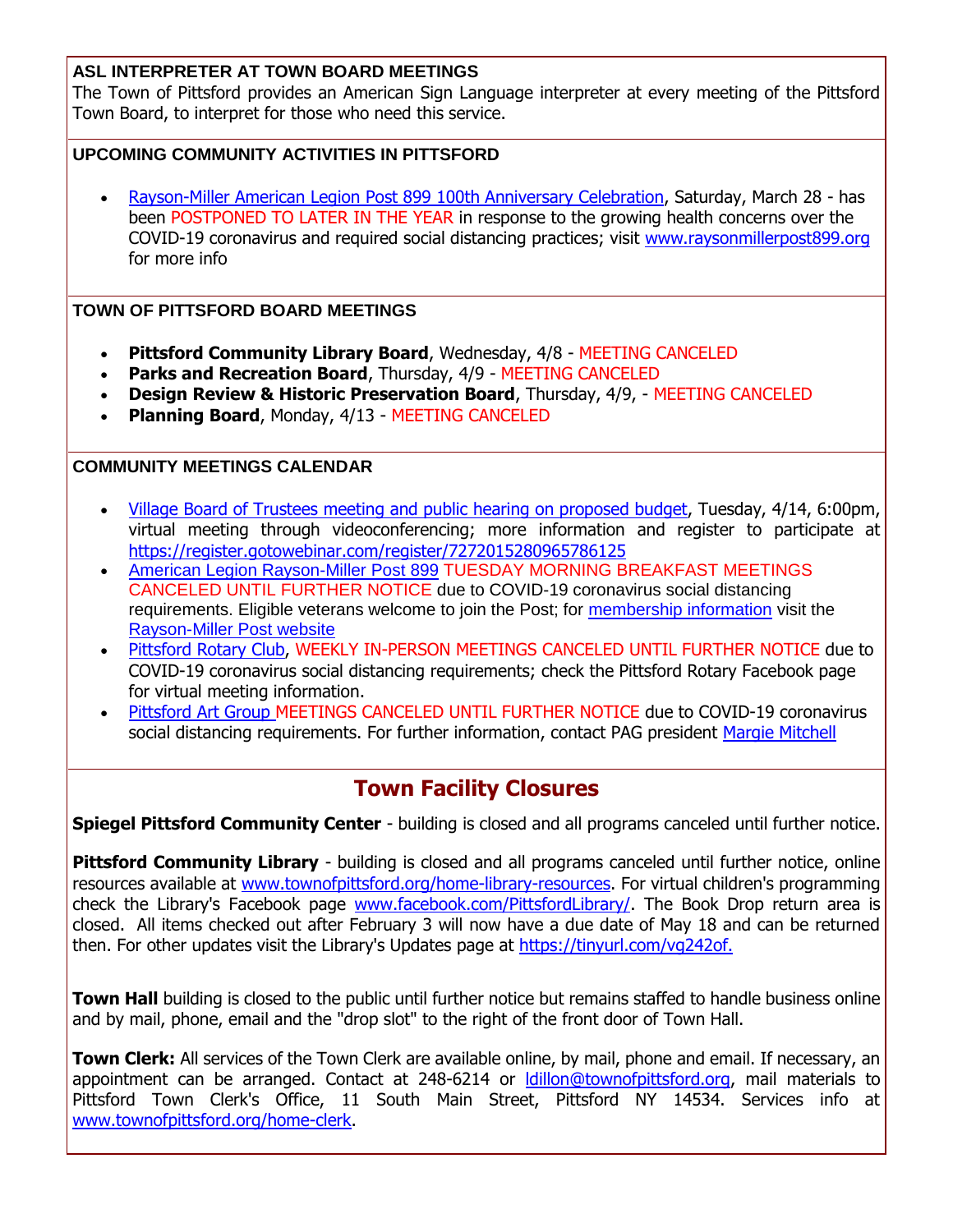**Town Court:** By order of the Chief Administrative Judge of the State of New York, Town Court is closed until further notice. Essential court matters will be handled at the Monroe County Courthouse, Hall of Justice, 99 Exchange Blvd #545, Rochester, NY 14614, which is the designated central location for Monroe County. For more information, see [http://ww2.nycourts.gov/courts/7jd/index.shtml](http://r20.rs6.net/tn.jsp?t=8h8mliabb.0.0.iffsuglab.0&id=preview&r=3&p=http%3A%2F%2Fww2.nycourts.gov%2Fcourts%2F7jd%2Findex.shtml) or call (585) 371-3848.

**All Town Playgrounds:** are closed until further notice as it is not possible to keep equipment appropriately sanitized after every use.

**All Town Parks:** all athletic fields and courts are closed to all groups of any size; the trails remain accessible.

**Thornell Farm Park:** all fields and courts are closed; trails and walkways remain accessible.

**King's Bend Park Lodges and the Mile Post School:** are closed to the public until further notice, as these sites are being used as Public Works crew operation centers.

**Building Department:** All non-essential construction, other than emergency construction, is temporarily halted. Emergency construction includes a project necessary to protect the health and safety of a building's occupants, or construction needed to continue a project if leaving the project unfinished would be unsafe. Essential construction may continue and includes roads, bridges, transit facilities, utilities and health care facilities. Every essential and emergency non-essential construction site will observe social distancing procedures, including for purposes of elevator use, meals, entry and exit. Sites that cannot maintain distance and safety best practices must close. The State, in cooperation with local government, will enforce these regulations. Fines of up to \$10,000 per violation will be imposed. Construction work does not include a single worker, who is the sole employee/worker on a job site. For more information contact Town of Pittsford Building Inspector Mark Lenzi at [mlenzi@townofpittsford.org](mailto:mlenzi@townofpittsford.org?subject=COVID-19%20Construciton%20Information) or call the Town Building Department at 585-248-6265.

**Town Public Works:** Highway, Sewer and Parks Departments: All operations continue. Crews in these departments are following hygiene and social distancing protocols in light of the COVID-19 threat.

#### **Monroe County Services at Town facilities:**

The County has suspended until further notice Passport Services at Town Hall and Mobile DMV service at Pittsford Town Court. Per the NYS Department of Motor Vehicles, all driver licenses, learner permits, nondriver identification cards and vehicle registrations scheduled to expire on or after March 1, 2020 are extended until further notice and all temporary registration documents are valid until further notice. This extension does NOT apply to insurance coverage - motor vehicle liability insurance coverage must be maintained at all times during the extension period. The extension does NOT apply to vehicle inspections, which expire on the last day of the month indicated on the inspection sticker.

Further information and updates can be found at [www.townofpittsford.org/covid-19info.](http://r20.rs6.net/tn.jsp?t=8h8mliabb.0.0.iffsuglab.0&id=preview&r=3&p=http%3A%2F%2Fwww.townofpittsford.org%2Fcovid-19info)

## **COVID-19 Coronavirus Information Links**

Further Town of Pittsford COVID-19 coronavirus information and updates can be found at [www.townofpittsford.org/covid-19info.](http://r20.rs6.net/tn.jsp?t=8h8mliabb.0.0.iffsuglab.0&id=preview&r=3&p=http%3A%2F%2Fwww.townofpittsford.org%2Fcovid-19info)

[Pittsford Central School District COVID-19 Coronavirus Updates](http://r20.rs6.net/tn.jsp?t=8h8mliabb.0.0.iffsuglab.0&id=preview&r=3&p=https%3A%2F%2Fwww.pittsfordschools.org%2FCOVID-19information)

You can find information on COVID-19 coronavirus at the County Health Department's website: [https://www2.monroecounty.gov/health-index.php.](http://r20.rs6.net/tn.jsp?t=8h8mliabb.0.0.iffsuglab.0&id=preview&r=3&p=https%3A%2F%2Fwww2.monroecounty.gov%2Fhealth-index.php)